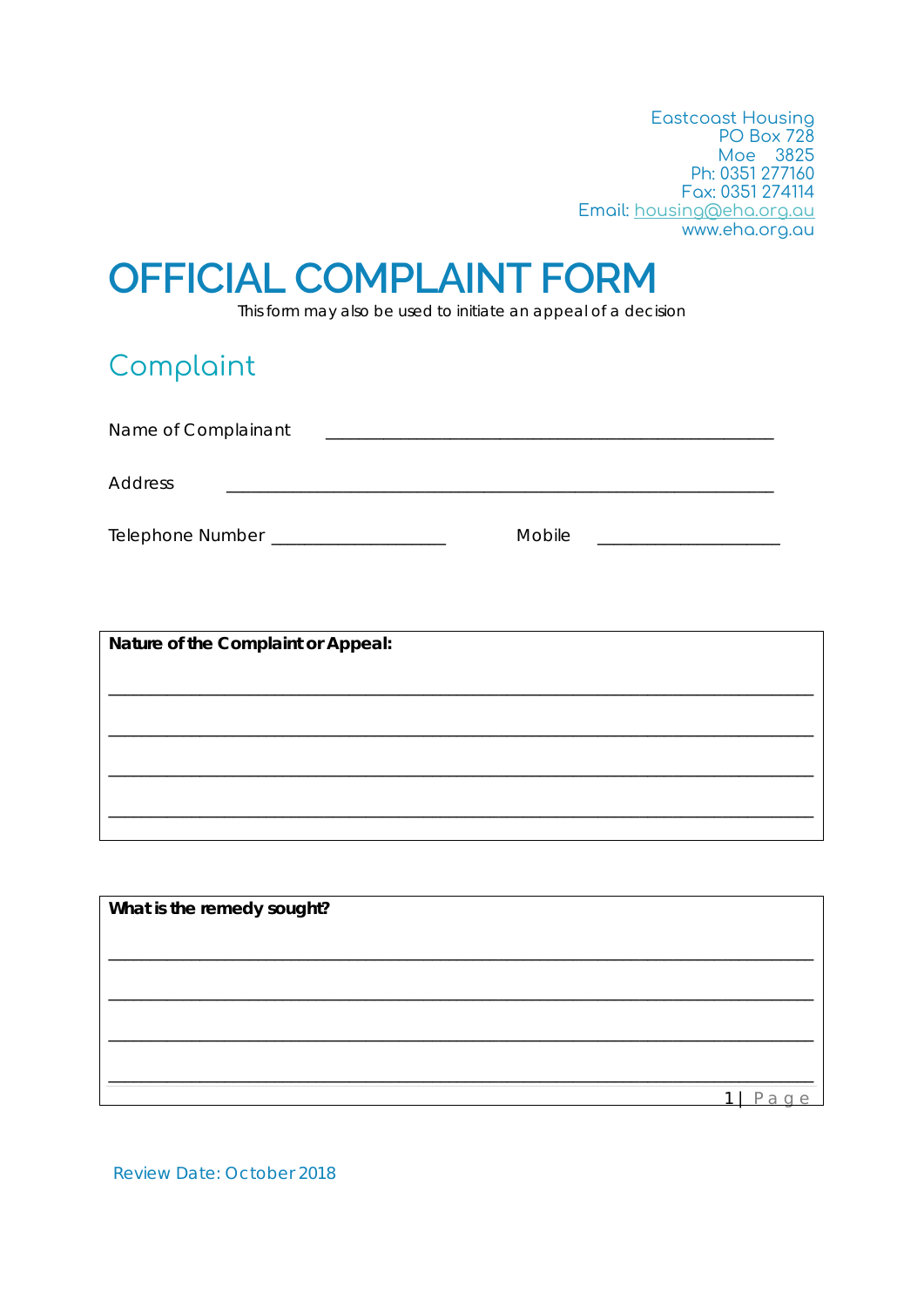Eastcoast Housing PO Box 728 Moe 3825 Ph: 0351 277160 Fax: 0351 274114 Email: housing@eha.org.au www.eha.org.au

| <u>Only complete this section if you choose to use an advocate to act on your behalf:</u> |                          |                                                                                                                                                                                                                                                                                                                                                                                                                          |  |  |
|-------------------------------------------------------------------------------------------|--------------------------|--------------------------------------------------------------------------------------------------------------------------------------------------------------------------------------------------------------------------------------------------------------------------------------------------------------------------------------------------------------------------------------------------------------------------|--|--|
| Who is your advocate?                                                                     |                          |                                                                                                                                                                                                                                                                                                                                                                                                                          |  |  |
|                                                                                           |                          |                                                                                                                                                                                                                                                                                                                                                                                                                          |  |  |
| Do you agree to information being exchanged between this person and Eastcoast<br>Housing? | Yes / No (Please circle) |                                                                                                                                                                                                                                                                                                                                                                                                                          |  |  |
|                                                                                           |                          | Date: $\frac{1}{\sqrt{1-\frac{1}{2}}}\frac{1}{\sqrt{1-\frac{1}{2}}}\frac{1}{\sqrt{1-\frac{1}{2}}}\frac{1}{\sqrt{1-\frac{1}{2}}}\frac{1}{\sqrt{1-\frac{1}{2}}}\frac{1}{\sqrt{1-\frac{1}{2}}}\frac{1}{\sqrt{1-\frac{1}{2}}}\frac{1}{\sqrt{1-\frac{1}{2}}}\frac{1}{\sqrt{1-\frac{1}{2}}}\frac{1}{\sqrt{1-\frac{1}{2}}}\frac{1}{\sqrt{1-\frac{1}{2}}}\frac{1}{\sqrt{1-\frac{1}{2}}}\frac{1}{\sqrt{1-\frac{1}{2}}}\frac{1}{\$ |  |  |
|                                                                                           |                          | Date: $\frac{1}{\sqrt{1-\frac{1}{2}}}\frac{1}{\sqrt{1-\frac{1}{2}}}\frac{1}{\sqrt{1-\frac{1}{2}}}\frac{1}{\sqrt{1-\frac{1}{2}}}\frac{1}{\sqrt{1-\frac{1}{2}}}\frac{1}{\sqrt{1-\frac{1}{2}}}\frac{1}{\sqrt{1-\frac{1}{2}}}\frac{1}{\sqrt{1-\frac{1}{2}}}\frac{1}{\sqrt{1-\frac{1}{2}}}\frac{1}{\sqrt{1-\frac{1}{2}}}\frac{1}{\sqrt{1-\frac{1}{2}}}\frac{1}{\sqrt{1-\frac{1}{2}}}\frac{1}{\sqrt{1-\frac{1}{2}}}\frac{1}{\$ |  |  |

#### **Evidence Provided**

In order to take action under the RTA (1997), we need substantiated evidence.

| List the evidence you have attached to this form |
|--------------------------------------------------|
|--------------------------------------------------|

#### **Complainant Declaration**

In signing this you are stating that the information contained in this form, is to the best of your knowledge, true and correct, and that you are giving consent to Eastcoast Housing to investigate your complaint.

\_\_\_\_\_\_\_\_\_\_\_\_\_\_\_\_\_\_\_\_\_\_\_\_\_\_\_\_\_\_\_\_\_\_\_\_\_\_\_\_\_\_\_\_\_\_\_\_\_\_\_\_\_\_\_\_\_\_\_\_\_\_\_\_\_\_\_\_\_\_\_\_\_\_\_\_\_\_\_\_\_\_\_\_\_

\_\_\_\_\_\_\_\_\_\_\_\_\_\_\_\_\_\_\_\_\_\_\_\_\_\_\_\_\_\_\_\_\_\_\_\_\_\_\_\_\_\_\_\_\_\_\_\_\_\_\_\_\_\_\_\_\_\_\_\_\_\_\_\_\_\_\_\_\_\_\_\_\_\_\_\_\_\_\_\_\_\_\_\_\_

| Complainants Signature: | __ |  |
|-------------------------|----|--|
|                         |    |  |

Any additions or amendments to this form must be initialed by the receiver and the complainant.

2 | Page

Date:  $\sqrt{2\pi}$ 

Review Date: October 2018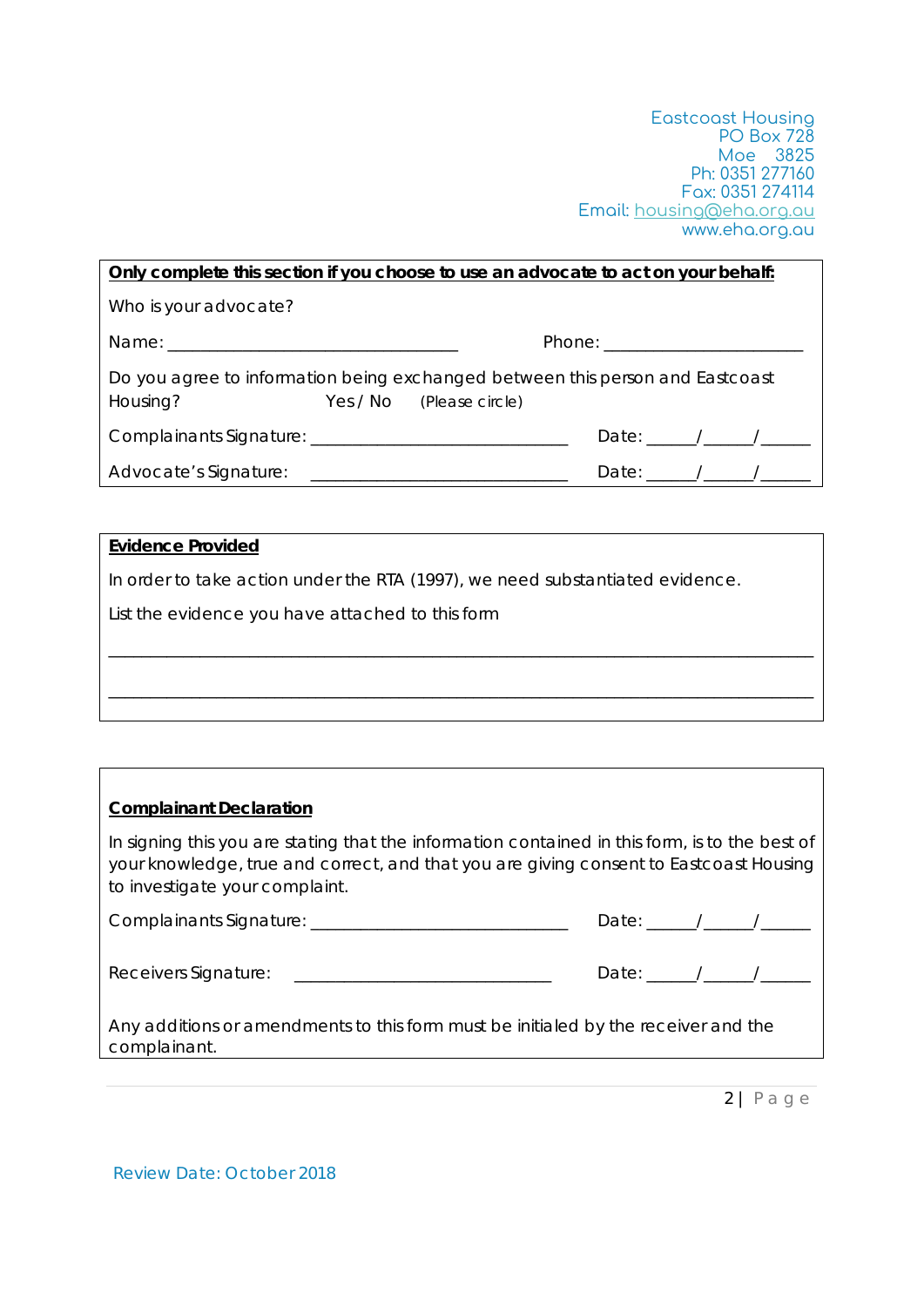Eastcoast Housing PO Box 728 Moe 3825 Ph: 0351 277160 Fax: 0351 274114 Email: housing@eha.org.au www.eha.org.au

| <b>Consent Withdrawn</b>                                                                                                         |                                                                                                                                                                                                                                                                                                                                                                                                                          |
|----------------------------------------------------------------------------------------------------------------------------------|--------------------------------------------------------------------------------------------------------------------------------------------------------------------------------------------------------------------------------------------------------------------------------------------------------------------------------------------------------------------------------------------------------------------------|
| Complainant wants the complaint to stop. This does not prevent the complainant from<br>re-lodging the complaint at a later date. |                                                                                                                                                                                                                                                                                                                                                                                                                          |
|                                                                                                                                  | Date: $\frac{1}{\sqrt{1-\frac{1}{2}}}\frac{1}{\sqrt{1-\frac{1}{2}}}\frac{1}{\sqrt{1-\frac{1}{2}}}\frac{1}{\sqrt{1-\frac{1}{2}}}\frac{1}{\sqrt{1-\frac{1}{2}}}\frac{1}{\sqrt{1-\frac{1}{2}}}\frac{1}{\sqrt{1-\frac{1}{2}}}\frac{1}{\sqrt{1-\frac{1}{2}}}\frac{1}{\sqrt{1-\frac{1}{2}}}\frac{1}{\sqrt{1-\frac{1}{2}}}\frac{1}{\sqrt{1-\frac{1}{2}}}\frac{1}{\sqrt{1-\frac{1}{2}}}\frac{1}{\sqrt{1-\frac{1}{2}}}\frac{1}{\$ |
|                                                                                                                                  | Date: $\frac{1}{\sqrt{1-\frac{1}{2}}}\frac{1}{\sqrt{1-\frac{1}{2}}}\frac{1}{\sqrt{1-\frac{1}{2}}}\frac{1}{\sqrt{1-\frac{1}{2}}}\frac{1}{\sqrt{1-\frac{1}{2}}}\frac{1}{\sqrt{1-\frac{1}{2}}}\frac{1}{\sqrt{1-\frac{1}{2}}}\frac{1}{\sqrt{1-\frac{1}{2}}}\frac{1}{\sqrt{1-\frac{1}{2}}}\frac{1}{\sqrt{1-\frac{1}{2}}}\frac{1}{\sqrt{1-\frac{1}{2}}}\frac{1}{\sqrt{1-\frac{1}{2}}}\frac{1}{\sqrt{1-\frac{1}{2}}}\frac{1}{\$ |

| <b>Higher Investigation Request</b>                                                                                                           |                               |  |
|-----------------------------------------------------------------------------------------------------------------------------------------------|-------------------------------|--|
| In line with the Client Complaints / Grievance / Appeals Policy, I request a higher level of<br>investigation of my complaint/s listed above. |                               |  |
| Complainants Signature: __________________________________                                                                                    | Date: $\frac{1}{\sqrt{2\pi}}$ |  |
|                                                                                                                                               | Date: $\frac{1}{\sqrt{2\pi}}$ |  |

Review Date: October 2018

 $\Gamma$